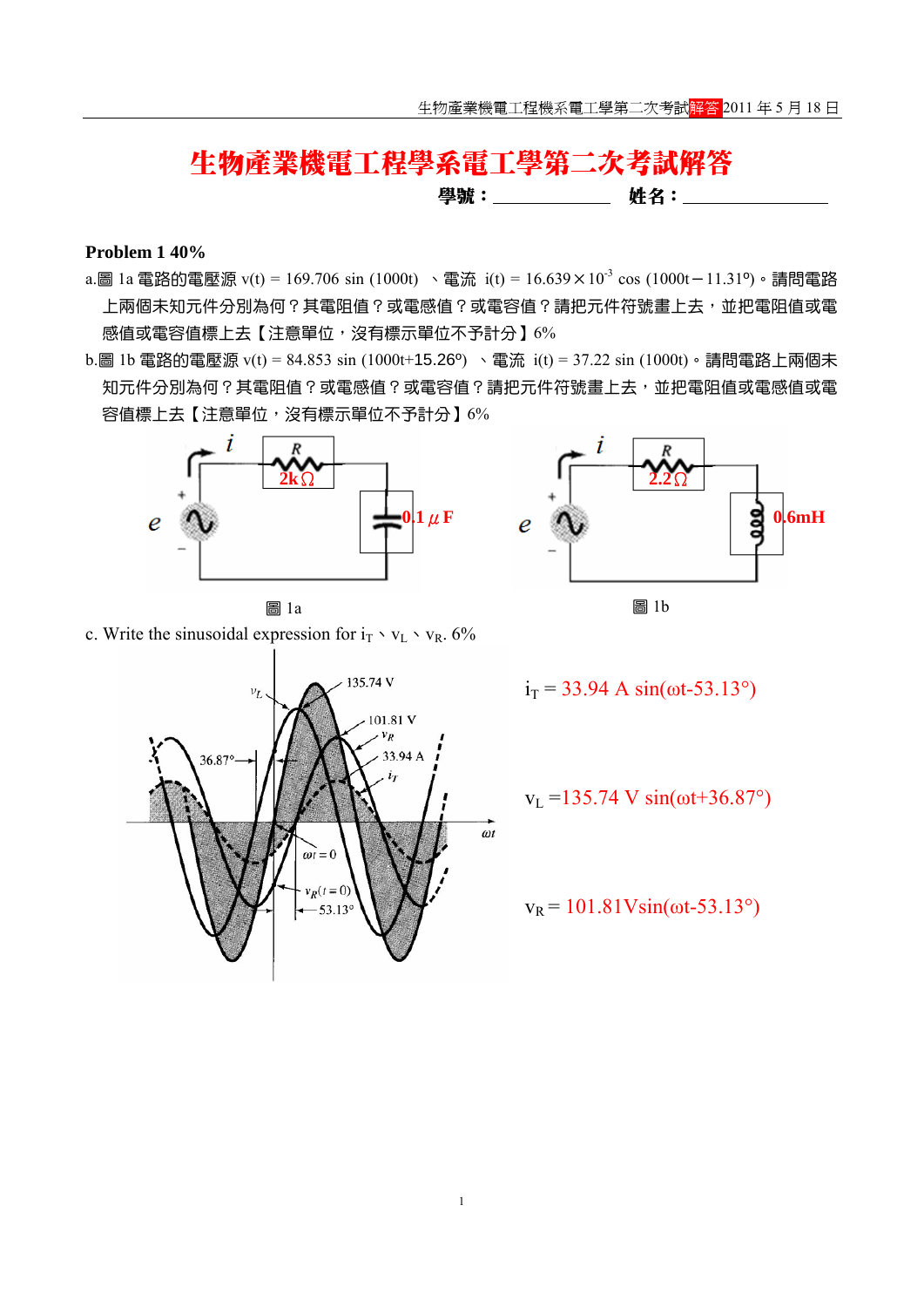d. Write the sinusoidal expression for each quantity using the information provided 4%

 $I_{\text{eff}}$  = 36 mA, f = 1 kHz, phase angle = 60 $^{\circ}$ i (t) =  $50.9 \times 10^{-3}$ Asin(6283.2t+60°)  $V_{\text{eff}} = 8V$ , f =60 Hz, phase angle = -10°  $v(t) = 11.31V\sin(377t-10^{\circ})$ 

e. Find the sinusoidal expression for the voltage drop across a 20-mH coil if the current  $i<sub>L</sub>$  is 4 cos(500t  $-30^{\circ}$ ) 4%

 $v(t) = 40V\sin(500t+150^{\circ})$ 

f. Determine the sinusoidal expression for the current  $i_c$  of a 10- $\mu$ F capacitor if the voltage across the capacitor is  $V_c = 20 \times 10^{-3} \sin(2000t + 30^{\circ})$  4%

 $i(t) = 0.4$  mA  $sin(2000t+120^{\circ})$ 

g. For the following pairs determine the real power delivered to the load, find the power factor.  $v(t) = 100 \text{ V} \sin(10^6 t - 10^{\circ})$   $i(t) = 0.2 \text{ A} \cos(10^6 t - 40^{\circ})$  4%

Real power =  $5W$  Power factor =  $0.5$  ( $\Box$ lagging eleading)

h. For the following pairs determine whether the element is a resistor, inductor, or capacitor, and determine the resistance, inductance, or capacitance.

 $v(t) = 16V \sin(200 t + 80^{\circ})$   $i(t) = 0.04A \sin(200 t - 10^{\circ})$ Inductor,  $L = 2H$ 

### **Problem 2 12%**

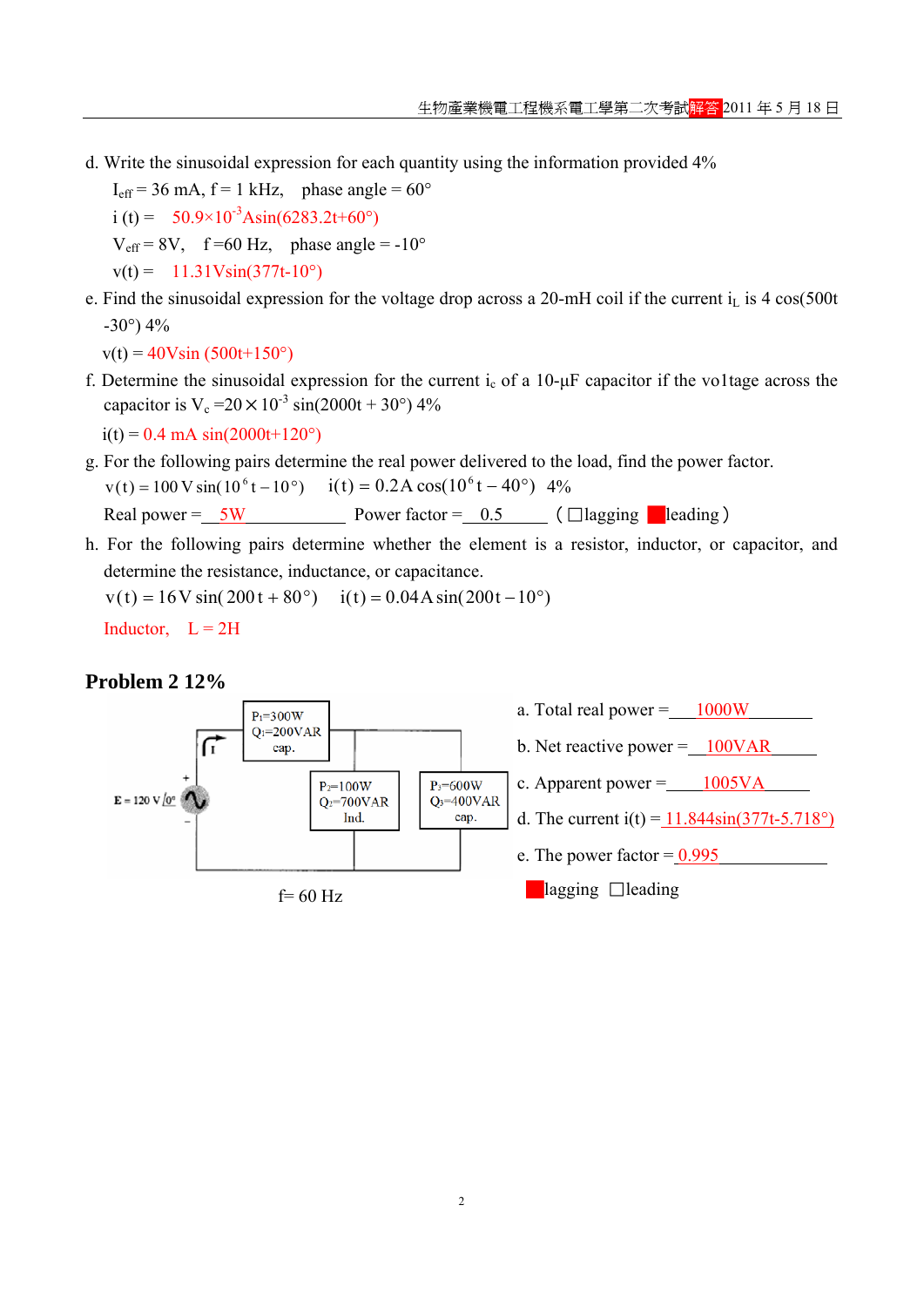## **Problem 3 24%**

a.找出負載 (Load) ZL 左側電路的 Thévenin equivalence. 12%

b.要讓負載(Load)ZL 得到最大功率 (Maximum power),包載 ZL 是由哪些元件組合而成?元 件的電阻值(Resistance)或電感值(Inductance)或電容值(Capacitance)8%

c.最大功率? 4%



 $Z_1 = 10\Omega \angle 0^{\circ}$   $Z_2 = 4\Omega \angle 90^{\circ}$   $Z_3 = 6\Omega \angle 90^{\circ}$   $Z_4 = 5\Omega \angle -90^{\circ}$ 透過 source conversion 將 I 與 Z<sub>1</sub> 的並聯轉換成 V 與 Z<sub>1</sub> 的串聯  $= V \cdot \frac{Z_4}{Z_1 + Z_2 + Z_3 + Z_4} = 50 \angle 0^\circ \cdot \frac{5\Omega \angle -90^\circ}{10\Omega + j5\Omega} = 22.361 V \angle -116.565^\circ$  $Z_{\text{TH}} = (Z_1 + Z_2 + Z_3)/Z_4 = 6.325 \Omega \angle -71.565^{\circ} = 2\Omega - j6\Omega$  $22.361V\angle -116.565$  $10\Omega + j5$  $50\angle 0^\circ \cdot \frac{5\Omega \angle -90}{100}$  $Z_1 + Z_2 + Z_3 + Z$  $E_{\text{TH}} = V \cdot \frac{Z}{Z}$  $1 + 2^2 + 2^3 + 2^4$ 4 TH 6+6 % 其中,  $R_{TH} = 2Ω$ For max. power transfer  $Z_{L} = 2\Omega + j6\Omega_{4+4\%}$ 電阻與電感串聯,電阻的電阻值 2Ω、電感的電感值 6mH。 62.502W 8 22.361 4R  $P_{\text{mrx}} = \frac{E^2 \text{TH}}{12} = \frac{22.361^2}{12}$ TH  $^{2}$ TH  $m_{\text{max}} = \frac{L_{\text{BH}}}{4R} = \frac{22.501}{8} = 62.502 \text{W}$   $_{2+2\%}$